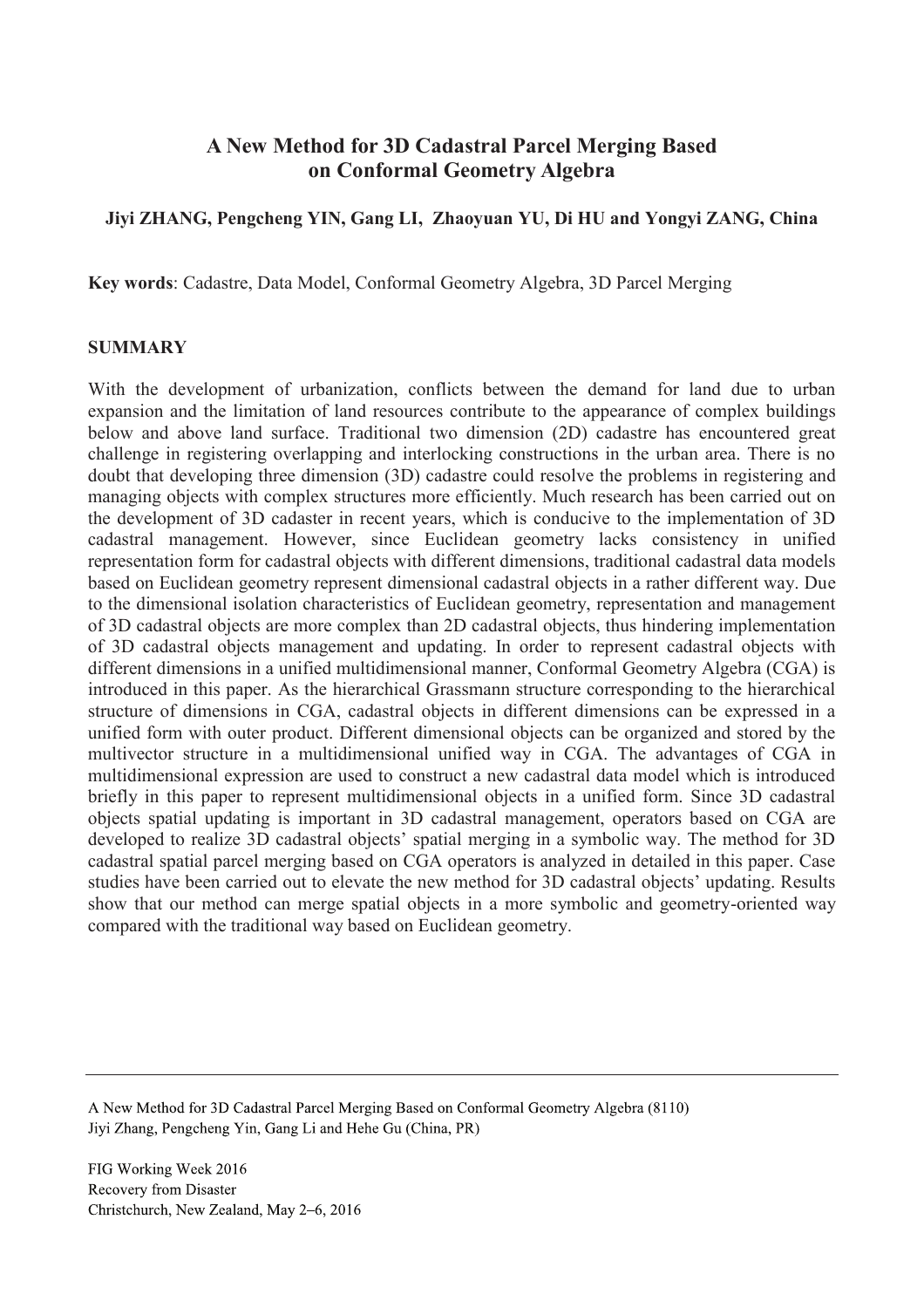# **A New Method for 3D Cadastral Parcel Merging Based on Conformal Geometry Algebra**

# **Jiyi ZHANG, Pengcheng YIN, Gang LI, Zhaoyuan YU, Di HU and Yongyi ZANG, People's Republic of China**

### **1. INTRODUCTION**

Since the two dimension (2D) cadastre cannot clearly express and manage the complex buildings and cadastral rights in urban area, the three dimension (3D) cadastre has been developed to address those limitations in traditional 2D cadastral namagement. Numerous developments for 3D cadastre have been achieved in the past few years. Several types of 3D cadastral data models have been developed (Henssen 1995, Meyer 2001, ePlan 2010, ISO19152 2912).

Since the land ownership boundaries and the rights should be strictly and accurately defined in cadastral registration, 3D cadastral data models use the topological relations among dimensional components to represent the construction structures of the 3D cadastral parcels (Tse and Gold 2003, Zlatanova et al 2004, Ying et al 2014). Therefore, the most typical data representation models for the 3D cadastre are the topology-based. They focus on the description of topological relations among different dimensional construction elements of 3D objects. The essence of those topological data models is actually a 3D extension of topological relations among point, line and plane used in 2D dimensional space. And the combining and splitting of the 3D cadastral parcels are based on the complex topological relation-based intersection and splitting.

Almost all the current existing 3D cadastral data models are constructed in Euclidean geometry space. However, different dimensional objects in Euclidean space cannot be represented in a unified expression form. Expression methods for 3D objects in Euclidean space are distinct from 2D objects. Spatial representations for 3D parcels in a cadastral database are more complicated than 2D parcels. The complexities of topological relationships among components of 3D objects increase the difficulty of development of 3D cadastre. The hierarchical Grassmann structure is not consistent with the hierarchical structure of dimensions in Euclidean space, which is the main reasons for the division of multidimensionality in Euclidean space (Yuan et al 2013). Limitations of Euclidean geometry in multidimensional expression cause problems in the extension and development from 2D cadastre to 3D cadastre. There are still no universally accepted 3D cadastral data models for complex geometries representation efficiently. How to store and update geometry and topological relations for 3D cadastral objects in database efficiently is still a challenge in the 3D cadaster development (van Oosterom 2013).

To solve problems encountered in 3D cadastre development, we have introduced Conformal Geometric Algebra (CGA) in 3D cadastral data model construction (Zhang et al 2016). In this paper we mainly focus on the algorithm for 3D objects updating which is represented by 3D cadastral spatial data model based on CGA.

A New Method for 3D Cadastral Parcel Merging Based on Conformal Geometry Algebra (8110) Jiyi Zhang, Pengcheng Yin, Gang Li and Hehe Gu (China, PR)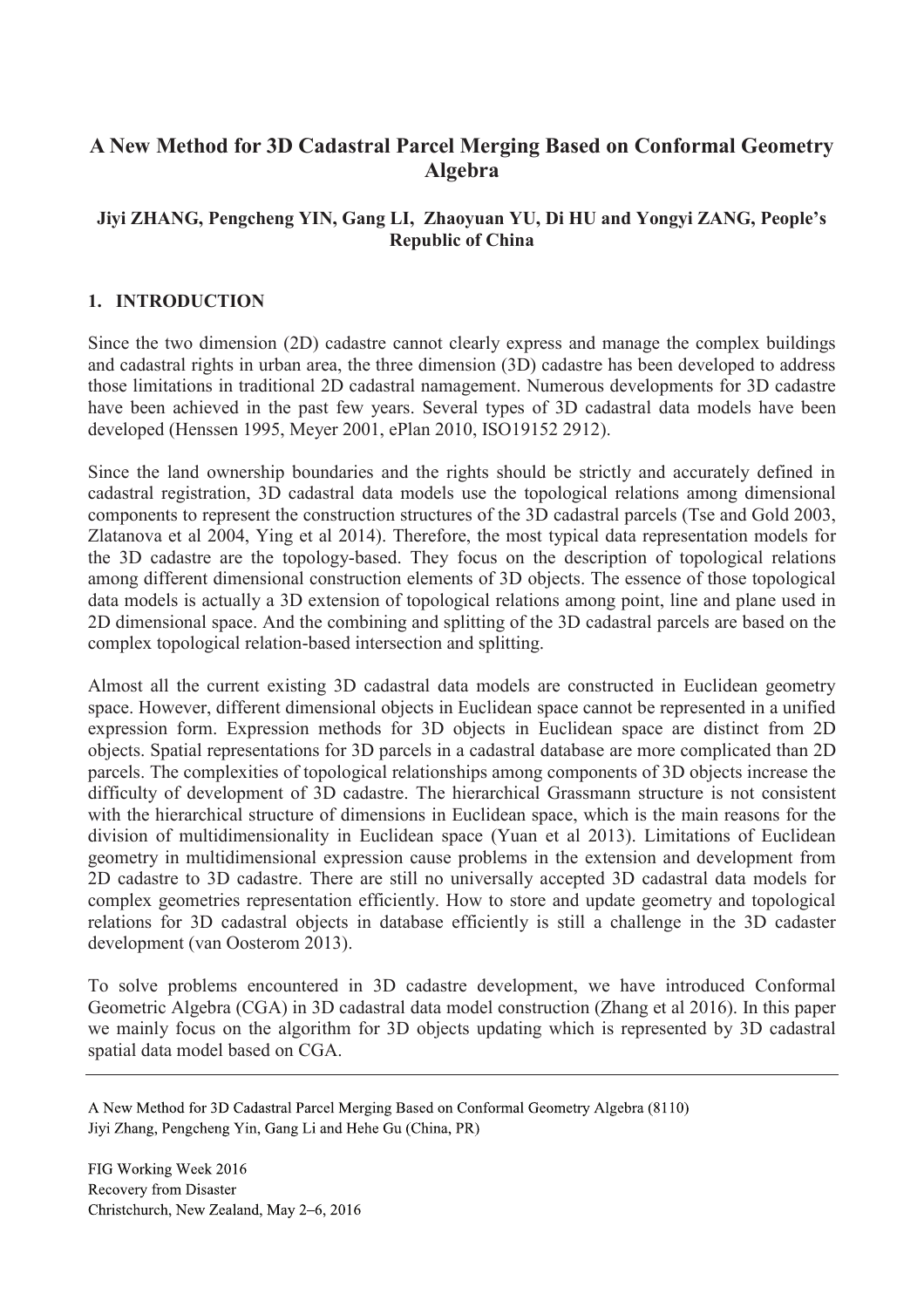# **2. CONFORMAL GEOMETRIC ALGEBRA**

# **2.1 Background of CGA**

Lots of mathematicians try to integrate different geometric system into a unified algebraic framework in middle of 19th century. The concept of Quaternions is first developed by Irish mathematician Hamilton in 1843, which successfully extended complex number to higher dimension (compare to 2D). In the next year 1844, Germany mathematician Grassmann published his masterpiece, *The Theory of Linear Extension, a New Branch of Mathematics*, in which he developed the concept of outer product. Based on outer product, hypercomlex number can be extended to n dimensions. And after thirty five years, professor Clifford proposed the concept of geometric product based on which he developed the theory of geometric algebra that integrated Grassmann extensive algebra and Hamilton Quaternioins in 1878. Geometric algebra is a kind of algebraic language which is used to describe and solve geometric problems (Clifford 1878). It was developed based on Hamilton Quaternions and Grassmann extensive algebra by professor Clifford. As a result, geometric algebra also called Clifford algebra.

The ability of geometric algebra in unifed multidimensional expression and geometric computation can be used to solve geometric problems in algebraic form. Inner product, outer product and geometric product are three basic arithmetic operators for geometric space construction and geometric objects representation in geometric algebra (Perwass 2009). Outer product can be used to extend dimensions while inner product can realize the opposite effect. For instance, the outer products between two vectors produce bivector with two dimensions and the inner products of two vectors produce scalars. Outer product and inner product are integrated in geometric product as following definition.

Definition 1: If *A*and *B* are two objects with arbitrary dimensions, the geometric product of *A*and *B* can be difine as follow:

# $AB = A \cdot B + A \wedge B$

in which  $A \cdot B$  denotes the inner product of *A* and *B* and  $A \wedge B$  means outer product. If both *A* and *B* are vectors, we can obtain a scalar from inner product and a bivector from outer product. This mean that in the result of geometric product different dimensional objects can be integrated which is similar to real and imaginary parts in complex number.

Euclidean geometry, homogeneous geometry and conformal geometry are three types of geometric algebraic systems. Euclidean geometric space is the most familiar one to people because it is in line with people's understanding of the world. However, the structure of outer product (also called hierarchical Grassmann structure) of different dimensions in Euclidean geometric space are inconsistent with the construction structure of geometric objects. For example, points in Euclidean geometric space are represented by vectors (from original point to current point). From theory of geometric algebra we know that the outer product of two vectors produce bivector with two dimensions which can be denote by a plane containing the two vectors. This mean that the outer product of two Euclidean points produce a plane instead of the line containing them. Homogeneous

A New Method for 3D Cadastral Parcel Merging Based on Conformal Geometry Algebra (8110) Jiyi Zhang, Pengcheng Yin, Gang Li and Hehe Gu (China, PR)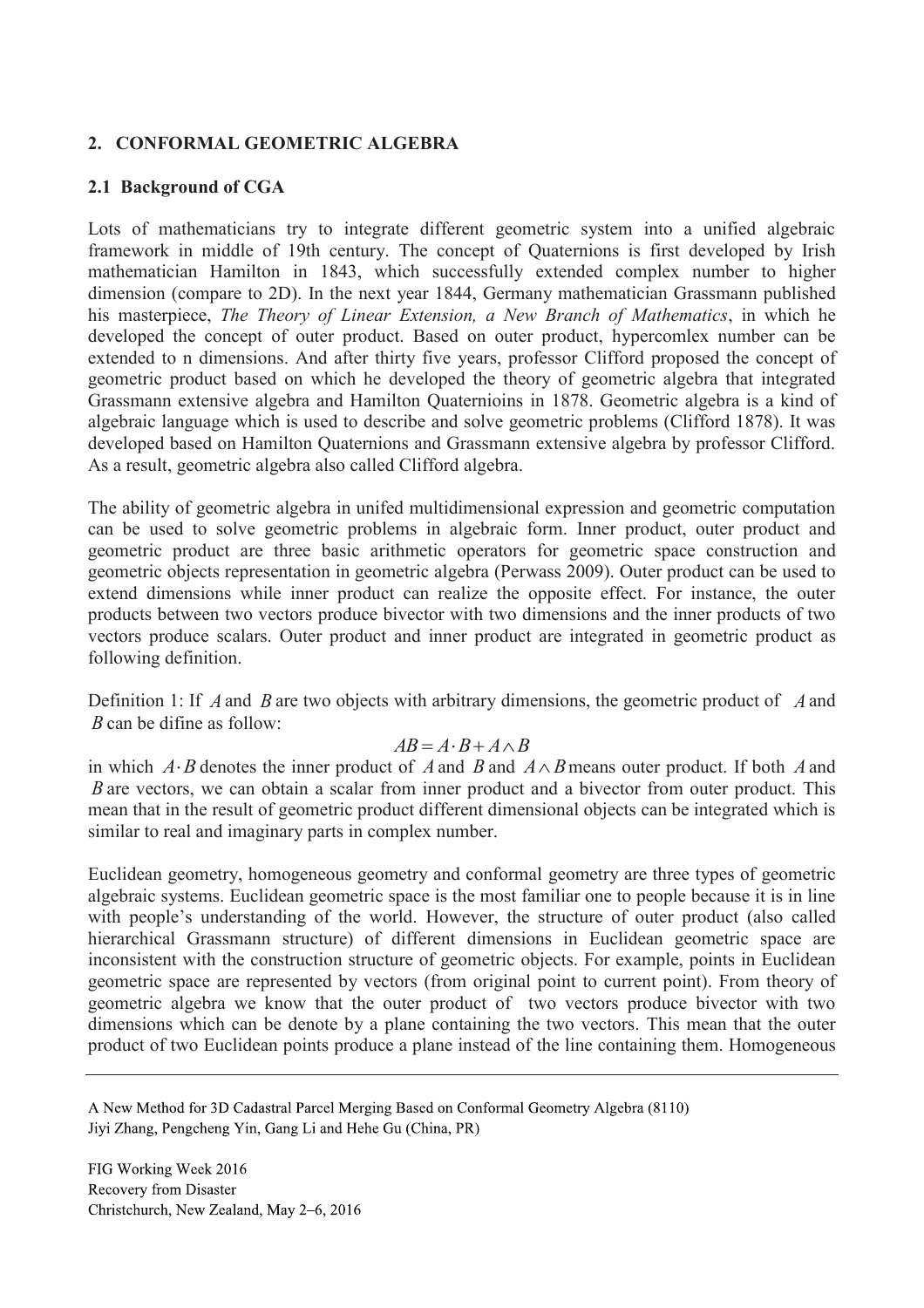geometric space is developed on the basis of Euclidean space by introducing an additional projection dimensions  $e_0$ . The hierarchical Grassmann structures in Homogeneous geometric space are consistent with the construction structure of geometric obejcts. For example, outer products of two homogeneous points represent the line that determined by the two points. And outer products of three homogeneous points represent the corresponding plane. Although homogeneous geometirc space realizes the consistency between Grassmann structure and construction structure of geometric objects, the geometric meaning in inner products of homogeneous points is still unclear. Conformal geometric algebraic space is developed on basis of homogeneous geometric space by introducing another additional dimension – the infinite point  $e_{\infty}$ . The introduction of infinite pont means that the inner product in comformal geometric algebraic space has the same meaning with Minkowski inner product. The inner product of two CGA points represents the Euclidean distance between the two points. Meanwhile, the geometric meaning of cicle and line, sphere and plane have been unified in CGA space. Compared with other geometric systems, such as Euclidean geometry and homogeneous geometry, CGA has the unique advantages of simple and intuitive structure, distinct geometric meaning and unified characteristics with regard to the expression of the geometry (Yuan et al 2014, Rosenhahn and Sommer 2005, Hildenbrand 2011).

# **2.2 Relative Studies on CGA's Applications**

As a branch of Clifford algebra, CGA waas developed by David Hestenes, Hongbo Li and Alyn Rockwood (Hestenes 2001, Li et al 2001 and Li 2008). Advantages of CGA in unified multidimensional representation and hybird dimensional computations (Hestenes 2002) have lots of important applications in many research fields such as geometry, engineering, computer vison and so on (Perwass 2009, Cameron et al 2005, Wareham et al 2005). Theory of CGA was applied in area of Geographic information system (GIS) in recent years. Based on geometric algebra, Yuan el al (Yuan et al 2010) developed a prototype software system in which they provides a useful tool for investigating and modeling the distribution characteristics and dynamic process of complex geographical phenomena under the unified spatio-temporal structure. Yu et al (Yu et al 2015) constructed a Delaunay – Triangulated Irregular Network intersection for change detection with 3D vector data based on advantages of CGA in topological relationship computations. Yuan et al (Yuan et al 2014) studied the network topology expression and algorithm construction based on Clifford algebra. Hu et al (Hu et al 2015) introduced geometric algebra to design methods for data modeling, spatio-temporal queries and dynamic visualization. Yuan et al (Yuan et al 2013) developed data models, data indexes, and data analysis algorithms for multidimensional vector data, raster and vector field data based on advantages of geometric algebra in multidimension-unified and coordinate-free. These applications of geometric algebra in GIS research indicate that the advantages of geometric algebra in multidimensional representation and coordinate-free in spatial topological relations computations provides a new methematical tool for development of GIS.

# **2.3 A Cadastral Data Model Based on CGA**

Based on exsiting research results in CGA applications, we introduced CGA to the area of 3D cadasre development (Zhang et al 2016). A 3D cadastral spatial data model which can realize the

A New Method for 3D Cadastral Parcel Merging Based on Conformal Geometry Algebra (8110) Jiyi Zhang, Pengcheng Yin, Gang Li and Hehe Gu (China, PR)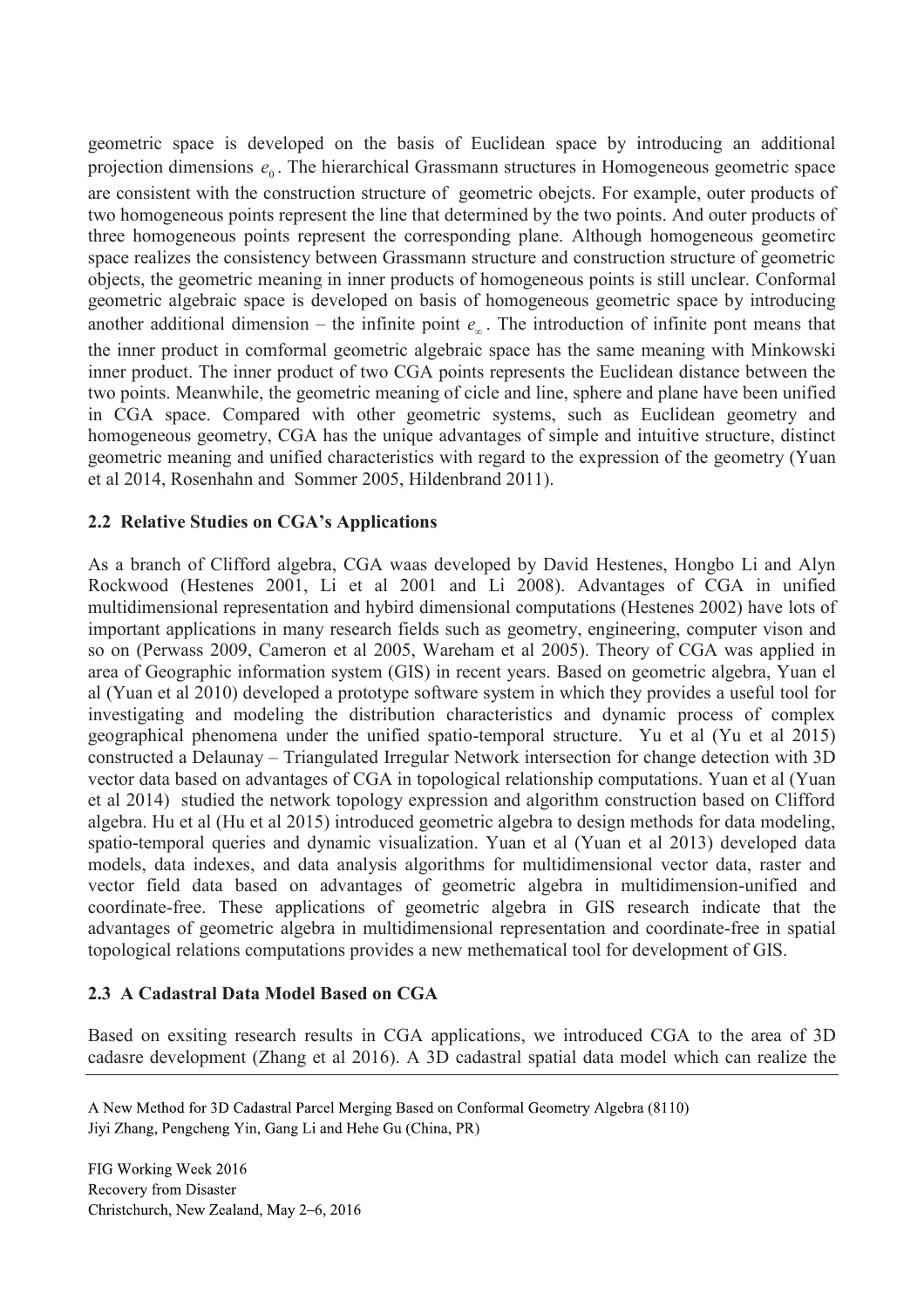unified expression form for different dimensional cadastral primitives is developed based on CGA. Cadastral spatial units are decomposed into three types of primitive elements including points, boundary lines and boundary faces. All above three primitive elements together with the original Euclidean points are embedded into conformal space. Points, boundary lines and boundary faces in conformal space are represented by vector, bivector and quadvector, respectively. Primitive elements with different dimensions in CGA can be expressed by outer product uniformly. Considering that results of outer products such as bivectors do not have boundary constraint, the sequence of point sets that compose the corresponding cadastral objects are employed to restrict the their boundary. Example can be saw in figure 1 which show how we definite a cadastral facet in conformal space. Cadastral spatial unit in conformal space are stored and organized in the multivector structure, which is a basic mathematical element that can simultaneously integrate multiple dimensional primitives in CGA. All the dimensional component elements that construct the corresponding cadastral spatial unit are integrated in the multivector structure and organized according to different dimensions. To be understandable, figure 2 shows the process of representing a 3D cadastral spatial unit denoted by cube. Relative concepts and definitions in figure 2 can be found in reference Zhang et al 2016. {} in figure 2 represents the sets of geometric elements' algebraic expression with the same dimensions.



#### **Figure 1. A primitive facet represented by outer products in CGA (Source: Zhang 2016)**

From the definition of cadastral spatial unit in figure 2 we can know that the algebraic expressions in CGA are hybrid dimensional structure which integrated in the multivector structure. The conformal algebraic expressions of cadastral objects enable us to handle them as an entity. It should be noted that all the different dimensional components are independent. This mean that all the dimensional elements contained in the multivector structures can be employed to compute the spatial relations independent when we need to analyze the spatial relations between two cadastral

A New Method for 3D Cadastral Parcel Merging Based on Conformal Geometry Algebra (8110) Jiyi Zhang, Pengcheng Yin, Gang Li and Hehe Gu (China, PR)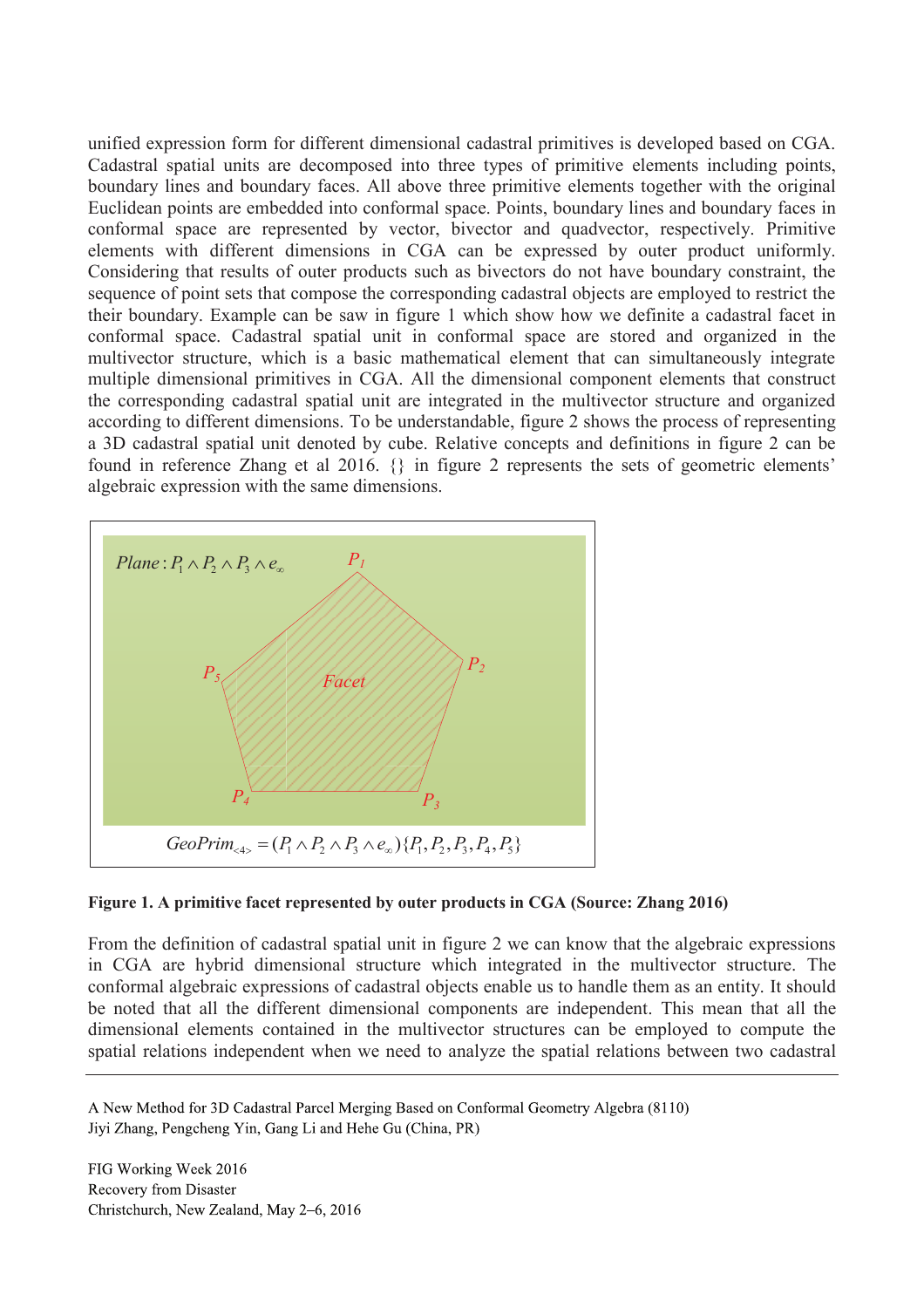objects. In this paper, we utilize powerful computation ability of CGA to define the method for merging cadastral objects.

# **3. SPATIAL MERGING ALGORITHM BASED ON CGA**

### **3.1 Relative concepts in CGA**

#### 3.1.1 Blade

The blade, generated by outer product, is a k-dimensional object that used to express the corresponding dimensional subspace in geometric algebra. This is different from linear algebra in which objects in all dimensions are represented by vector. For example, 1-blades (vectors) in geometric algebra used to denote one dimensional subspace and 2-blades (bivectors, generated by outer product of two vectors) denote two dimensional subspace. In the 3D cadastral data model that based on CGA, blades with corresponding dimensions are the geometric container for the basic cadastral components of GeoPrim (Zhang 2016).





#### 3.1.2 Inner product

A New Method for 3D Cadastral Parcel Merging Based on Conformal Geometry Algebra (8110) Jiyi Zhang, Pengcheng Yin, Gang Li and Hehe Gu (China, PR)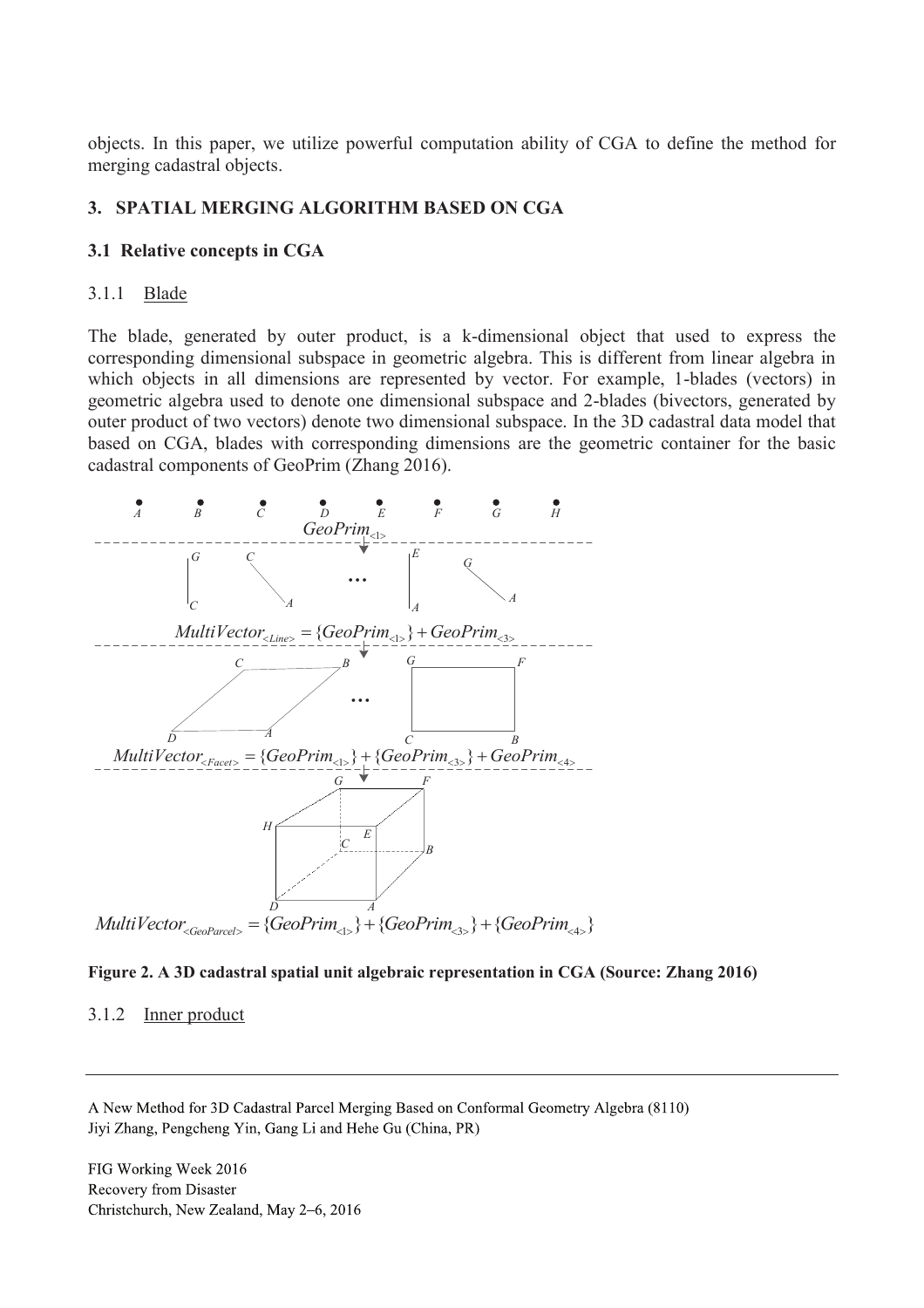Inner product in CGA is a kind of subtraction operator for subspaces. It is different from the point product in vector algebra whose operation objects are limited to vectors. The definition of inner product is shown as follows.

Definition 2: If *A* and *B* are two blades with grade s and t in  $Cl_{4,1}$ , the inner product of them is defined as follow:

$$
\langle A \rangle_s \cdot \langle B \rangle_t = \langle AB \rangle_t, \text{ where } r = \begin{cases} 0 & s < t \\ s - t & s \ge t \end{cases}
$$

Inner product in CGA has a clear geometric meaning. The resut of inner product of two blades can be used to denote the distance or angle between them.

# 3.1.3 Pseudo-scalar

The pseudo-scalar denoted by *I* is the highest dimensional blade in relative geometric space. For example, in  $Cl_2$  the pseudo-scalar is  $I = e_1 \wedge e_2$  while in  $Cl_3$  the pseudo-scalar is  $I = e_1 \wedge e_2 \wedge e_3$  and in the conformal space  $Cl_{4,1}$ , the pseudo-scalar is  $I = e_1 \wedge e_2 \wedge e_3 \wedge e_0 \wedge e_{\infty}$ .

### **3.2 Cadastral objects merging algorithm based on CGA**

In this paper, the merging algorithm for cadastral objects expressed in CGA is developed. The algorithm mainly includes two parts: the spatial relations determination for cadastral objects and the merging method. As cadastral objects are represented by multivector in CGA, the spatial relations among them can be determined in a more algebraic way. As we discussed, the cadastral objects in CGA are represented and organized in multivector structure in which the different dimensional components are independent. As a result, the determination of topological relations among cadastral objects can be transferred to judge their different dimensional components that organized in multivector. The meet operation between two cadastral objects that need to be merged is defined as follows.

Definition 3: If *A* and *B* are two blades in  $Cl_{4,1}$ , the meet operator for *A* and *B* is defined as follow:

 $M = Meet(A, B) = A \cap B = A^* \cdot B$ 

Where *M* is the common part of *A* and *B*,  $A^*$  is the dual of blade  $A$  (Jaap 2003). A the meet operator have two possible result which is depend on the result of  $M^2$ , which is shown as follow:

 $\frac{1}{2}$   $\int$  = 0 0 *no intersection M intersection exists*  $\left( =\right)$  $=\left\{$  $\vert$ 

A New Method for 3D Cadastral Parcel Merging Based on Conformal Geometry Algebra (8110) Jiyi Zhang, Pengcheng Yin, Gang Li and Hehe Gu (China, PR)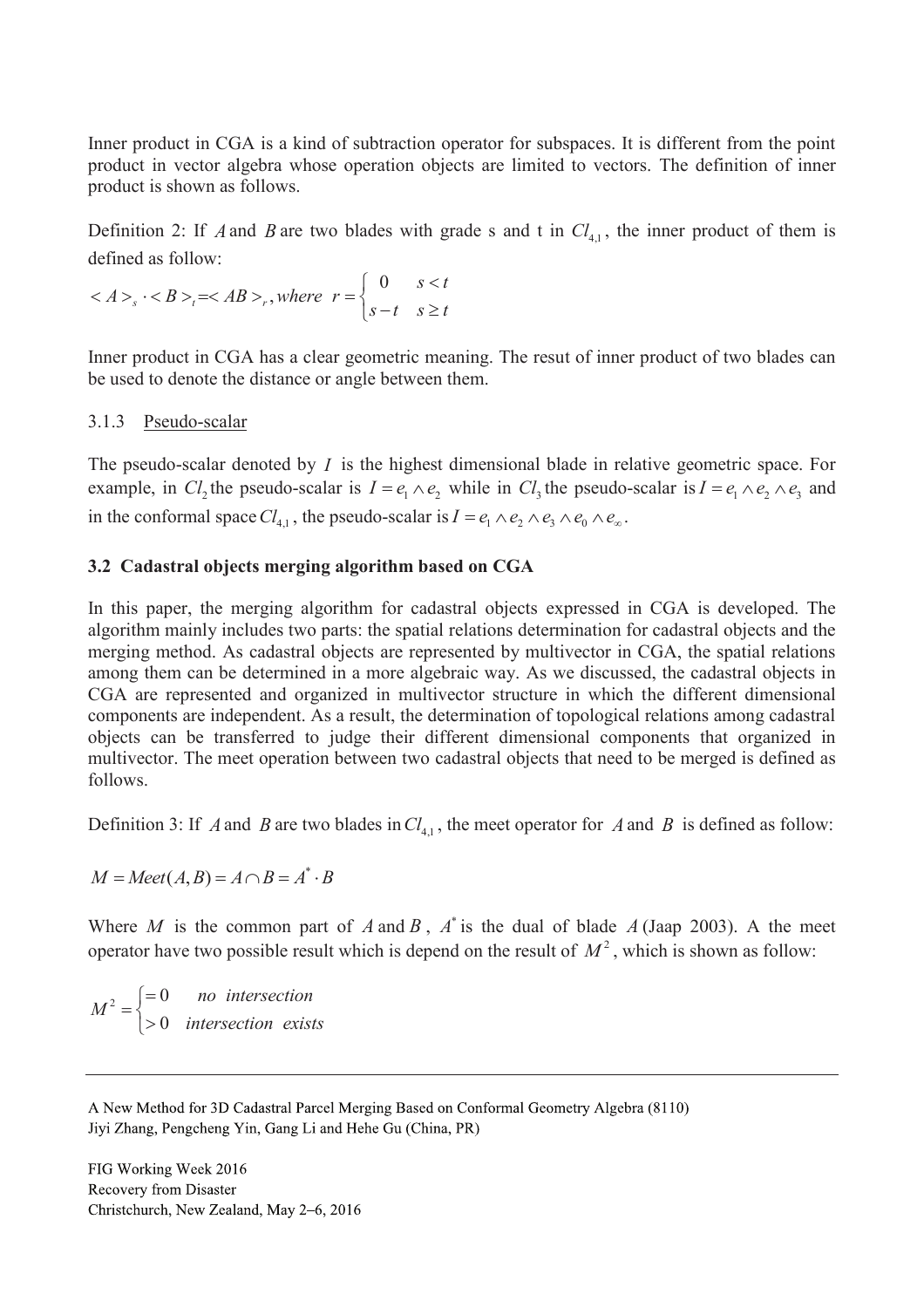Consider that 3D cadastral objects mainly represent by lines and planes in CGA, the condition of  $M^2$  < 0 is not occur in this case which may exist in cirlce or sphere. It should be noted that the blades in CGA is infinite. The intersection of two blades do not equal to the intersection of GeoPrims which are used to represent cadastral objects. The intersection relations of GeoPrims need to be determined based on the retersection results of blades by further boundary operator which is difined as follows.

Definition 4: If *GeoPrim*<sub><*A*></sub> and *GeoPrim*<sub><*B*></sub> are two primitive components that contained in blades *A* and *B* in  $Cl_{4,1}$  with the same dimensions, the boundary operator for *GeoPrim*<sub><*A*></sub> and *GeoPrim*<sub><*B*></sub> is defined as follow:

 $Boundary(GeoPrim_{\langle A \rangle}, GeoPrim_{\langle B \rangle})$  $=$  *Boundary*(Ptas, GeoPrim<sub> $\langle B \rangle$ ) & Boundary(Ptbs, GeoPrim $\langle A \rangle$ )</sub>  $=(mPtas, nPtbs), (0,0)$ 

Where *Ptas* and *Ptbs* are the boundary point sets that construct *GeoPrim*<sub><A></sub> and *GeoPrim*<sub><B></sub>, respectively. *mPtas* is the number of points belonging to *GeoPrim*<sub><d></sub> that contained in  $GeoPrim_{B>}$  and *nPtbs* is the number of points belonging to  $GeoPrim_{B>}$  that contained in *GeoPrim*<sub><A></sub>. We suppose that *m* and *n* denote the total nunber points belonging to *GeoPrim*<sub><A></sub> and *GeoPrim*<sub><B></sub>, respectively. Consider the characteristics of cadastral expression that all the *GeoPrims* between cadastral objects with different owerships should be independent. Then we can conclude as follow: (1) if  $mPtas = nPtbs = m = n$ , this mean that  $GeoPrim_{\leq A>}$  and  $GeoPrim_{\leq B>}$  are the common parts which have to disappear in the process of cadastral objects merging; (2) if  $0 < mP$  tas =  $nP$  tbs <  $m = n$  and the normal direction of *GeoPrim*<sub><*A*></sub> and *GeoPrim*<sub><*B*> is the same, this</sub> mean that *GeoPrim*<sub> $\langle A \rangle$ </sub> and *GeoPrim*<sub> $\langle B \rangle$ </sub> are the two parts that possibly need to merge; (3) if  $mP$ tas =  $nP$ tbs = 0, this mean that *GeoPrim*<sub><*A*></sub> and *GeoPrim<sub><B></sub>* are disjoint. To the second condition that *GeoPrims* possibly need to merge, we need to confirm whether exist other *GeoPrims* with the opposite direction that shared the same construtive points with current *GeoPrims* that need to be merged. If there are no other *GeoPrims*, then we can merge current two *GeoPrims*. Otherwise, the current two *GeoPrims* need to keep independent.

We have discussed the method for determination of cadastral components that need to disappear and merge in the process of cadastral objects merging. Now we will show how to merge two cadastral objects which is expressed based on CGA by the multivector structure. Since cadastral objects can be expressed by *GeoPrim*<sub><*k*></sub> (Zhang 2016), the combination of cadastral objects can be transferred to the problems of *GeoPrim*<sub> $\langle k \rangle$ </sub> combination. As the range of components is limited by the sequence of constructive points, if we completed the combination of cadastral facet which is expressed by  $GeoPrim_{\leq 4}$ , then we can obtain other components such as  $GeoPrim_{\leq 3}$  from the

A New Method for 3D Cadastral Parcel Merging Based on Conformal Geometry Algebra (8110) Jiyi Zhang, Pengcheng Yin, Gang Li and Hehe Gu (China, PR)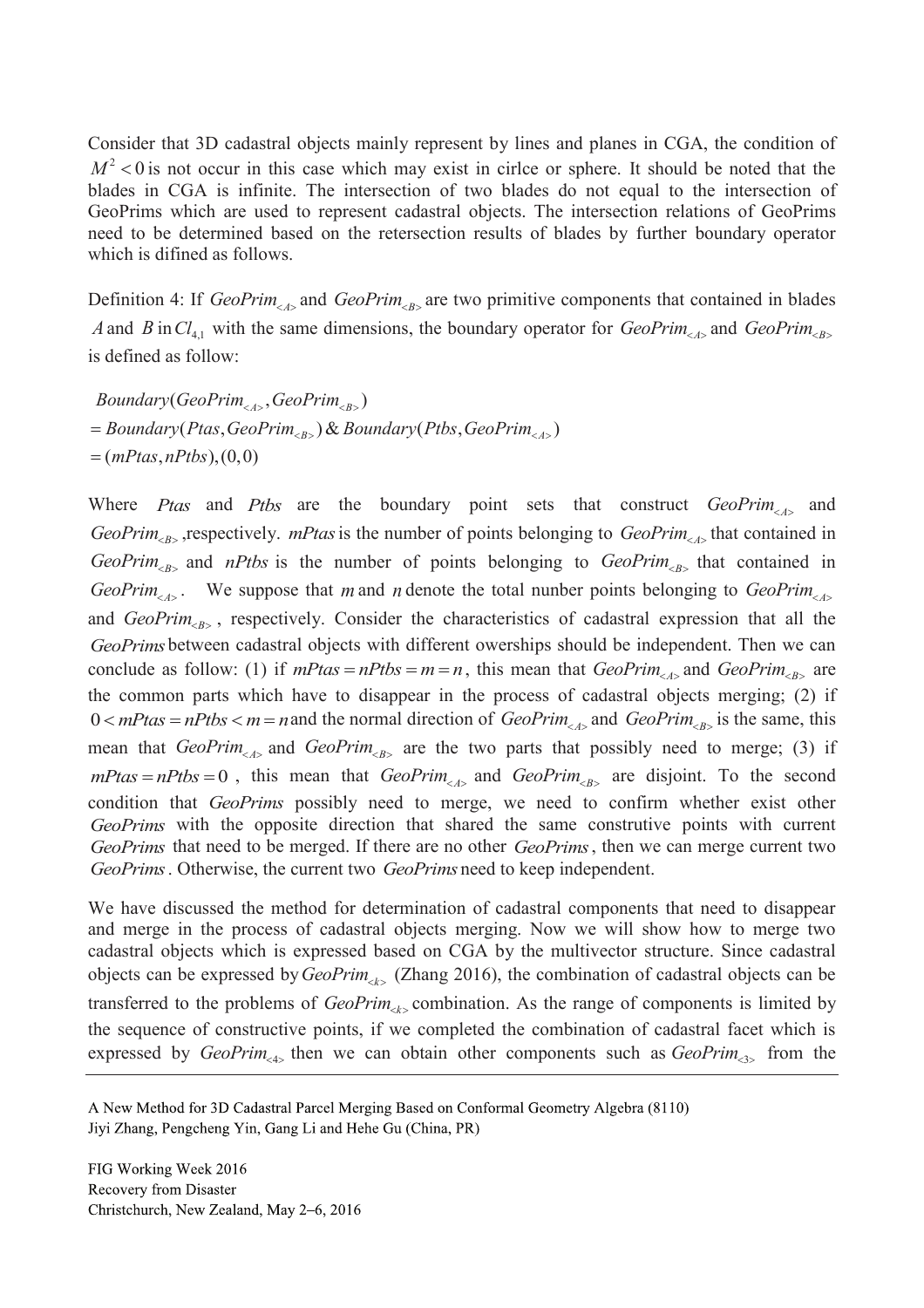limitative sequence points. In conclusion, the essence of combination of cadastral objects that are expressed by multivector is to realize the combination of corresponding cadastral facets. The combination of two cadastral facets can be defined as follows.

Definition 5: *Facet*<sub><*A*></sub> and *Facet*<sub><*B*></sub> are two constructive facets in  $Cl_{4,1}$  for cadastral *A* and *B*, their conformal representation are shown as following:

 $Face_{a,b} = (P_{a_1} \wedge P_{a_2} \wedge P_{a_3} \wedge e_{\infty}) \{P_{a_1}, P_{a_2}, P_{a_3}, \dots, P_{w} \wedge P_{w} \dots \wedge P_{w} \wedge P_{w} \dots \wedge P_{w} \}$  and  $Face_{\langle B \rangle} = (P_{b_1} \wedge P_{b_2} \wedge P_{b_3} \wedge e_{\infty}) \{P_{b_1}, P_{b_2}, P_{b_3}, \dots, P_{s}, P_{s'}, \dots, P_{s'}, P_{s'}, \dots, P_{b_n} \}$ . The point sets  $P_{x}, \dots, P_{y}$  in *Facet<sub><A></sub>* are same with the inversion of the point sets  $P_y$ ,  $\cdots$   $P_x$  in *Facet<sub><B></sub>*. Now if we merge  $GeoPrim_{< A>}$  into  $GeoPrim_{< B>}$ , the result of combination can be defined as follows:



#### **Figure 3. An example for cadastral facet combination based on CGA representation**

A New Method for 3D Cadastral Parcel Merging Based on Conformal Geometry Algebra (8110) Jiyi Zhang, Pengcheng Yin, Gang Li and Hehe Gu (China, PR)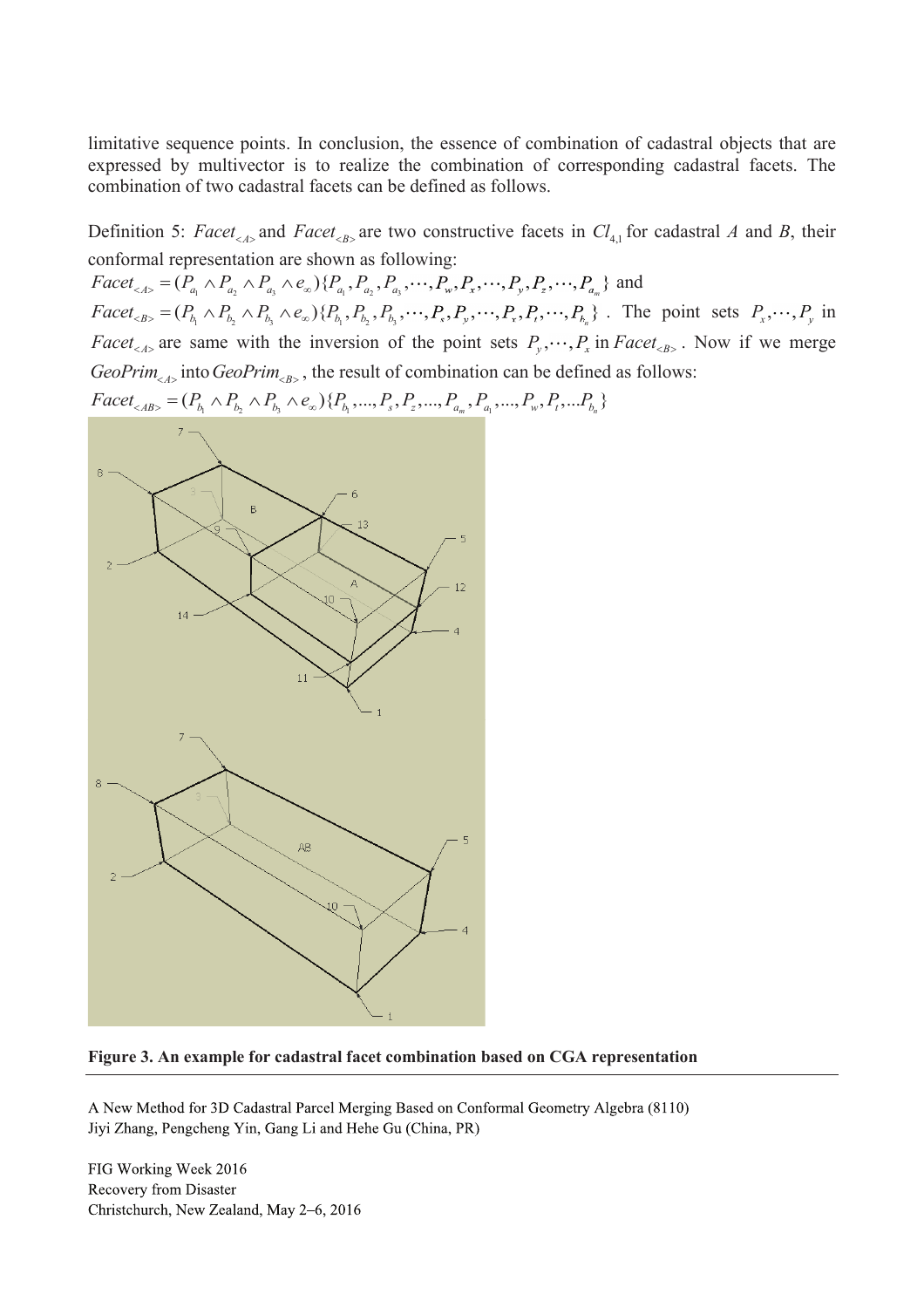# **4. CASE STUDIES**

In order to evaluate the combination algorithm for cadastral objects expressed based on CGA, we design a simple case study. The experimental data is created by SketchUp software. We select two polyhedrons to denote the cadastral objects as examples. Results are shown in figure 3. We select the facet constructed by points 9, 10, 11, 14 in cadastral object *A* and 1, 2, 8, 9, 14, 11 in cadastral object *B* to merge as an example. The representations in CGA for above two selected facets are  $Facet_{\leq 9,10,11,14>} = (P_9 \wedge P_{10} \wedge P_{11} \wedge e_{\infty}) \{P_9, P_{10}, P_{11}, P_{14}\}$  and  $Face_{\leq 2.89\,14\,11>} = (P_1 \wedge P_2 \wedge P_8 \wedge e_{\infty}) \{P_1, P_2, P_8, P_9, P_{14}, P_{11}\}$ , respectively. If we merge facet *A* into facet *B*, the combination result should be  $Facet_{\leq |A|} = (P_1 \wedge P_2 \wedge P_3 \wedge e_{\infty}) \{P_1, P_2, P_3, P_{10}\}$  according to definition 5 which is shown in figure 3. The components' expression of  $Face_{\leq 14,12,11>1}$  in multivector such as constructive arcs and points can be obtained from its limitative points sequence in CGA expression.

# **5. CONCLUSION**

In this paper, we introduced the basic information of geometric algebra and relative research results based on geometric algebra. The 3D cadastral data model based on CGA was mainly introduced. This study is a subsequent research based on Zhang et al 2016. We discussed the method to determine topological relations among cadastral objects which were represented based on CGA. Then we designed the algorithm for combination of cadastral facets which were organized and expressed within multilvector structure. And other dimensional components in multivector for cadastral objects can be obtained easily from the relative facet's CGA expression. Finally, we designed a simple case study to demonstrate our combination algorithm for cadastral objects.

# **ACKNOWLEDGEMENTS**

This work was supported by following fund: Xuzhou Technology Project of Land Resources Managing, surveying and Mapping Science (Grant No. 2016STGT012) ; Surveying and Mapping Geographic Information Research Foundation of Jiangsu Province (Grant No. JSCHKY201509); the National Nature Science Foundation of China (Grant no. 41301414).

# **REFERENCES**

Henssen, J (1995) . Basic Principles of the Main Cadastral Systems in the World.Seminar Modern Cadastres and Cadastral Innovations, Delft, The Netherlands.

Meyer, N. V (2001). ArcGIS Land parcel Data Model: ESRI.

ePlan (2010). ePlan Model version 1.0 ePlan (pp. 61): Intergovernmental Committeeon Surveying and Mapping (ICSM).

A New Method for 3D Cadastral Parcel Merging Based on Conformal Geometry Algebra (8110) Jiyi Zhang, Pengcheng Yin, Gang Li and Hehe Gu (China, PR)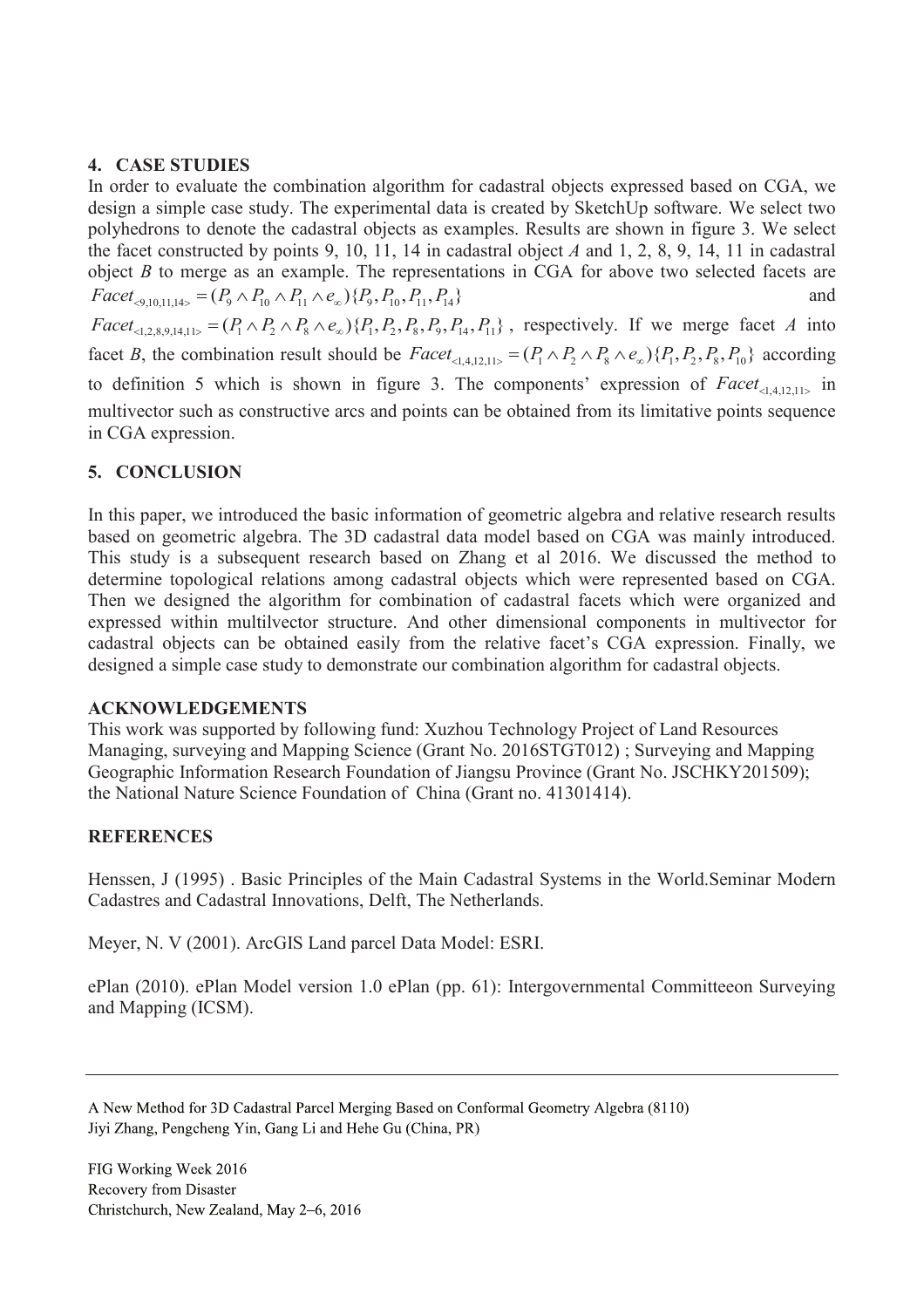ISO19152 (2012). ISO 19152. International Standard, Geographic Information – Landadministration domain model (LADM): ISO.

Tse R. O. C., Gold C (2003). A proposed connectivity-based model for a 3-D cadaster. Computers, Environment and Urban Systems, vol.27, 427–445.

Zlatanova S., Rahmanb A. A., Shi W. Z (2004). Topological models and frameworks for 3D spatial objects. Computers & Geosciences, vol.30, 419–428.

Ying S., Guo R. Z., Li L., Van Oosterom P., Stoter J (2014). Construction of 3D volumetric objects for a 3D cadastral system. Transaction in GIS, doi:10.1111/tgis.12129.

Yuan L.W., Yu Z.Y., Luo W., Yi L., Lü G. N (2013). Geometric algebra for multidimensionunified geographical information system. Advances in Applied Clifford Algebras, vol.23, 497–518.

Van Oosterom P (2013). Research and development in 3D cadastres. Computers, Environment and Urban Systems, vol.40, 1–6.

Zhang J. Y., Ying P. C., Li G., Gu H. H., Zhao H., Fu J. C (2016). 3D Cadastral Data Model Based on Conformal Geometry Algebra. ISPRS International Journal of Geo-Information, 5, 20, doi:10.3390/ijgi5020020.

Clifford W K (1878). Applications of Grassmann's extensive algebra. American Journal of Mathematics, vol.1, 350-358.

Perwass C (2009). Geometric Algebra with Applications in Engineering; Springer: Heidelberg, Germany.

Yuan L. W., Yu Z. Y., Luo W., Yi L., Lü G. N (2014). Multidimensional-unified topological relations computation: A hierarchical geometric algebra-based approach. International Journal of Geographic Information Science, vol.28, 2435–2455.

Rosenhahn B., Sommer G (2005). Pose estimation in conformal geometric algebra part I: The stratification of mathematical spaces. Journal of Mathematical Imaging and Vision, vol.22, 27–48. Hildenbrand D (2011). From Grassmann's vision to geometric algebra computing. In From Past to Future: Graßmann's Work in Context, Springer: Berlin, Germany, pp. 423–433.

Hestenes D (2001). Old wine in new bottles: A new algebraic framework for computational geometry [C], Geometric Algebra with Applications in Science and Engineering. Birkharser.

Li H, Hestenes D, Rockwood A (2001). Generalized homogeneous coordinates for computational geometry [C]. Geometric Computing with Clifford Algebra, Springer, 27-59.

A New Method for 3D Cadastral Parcel Merging Based on Conformal Geometry Algebra (8110) Jiyi Zhang, Pengcheng Yin, Gang Li and Hehe Gu (China, PR)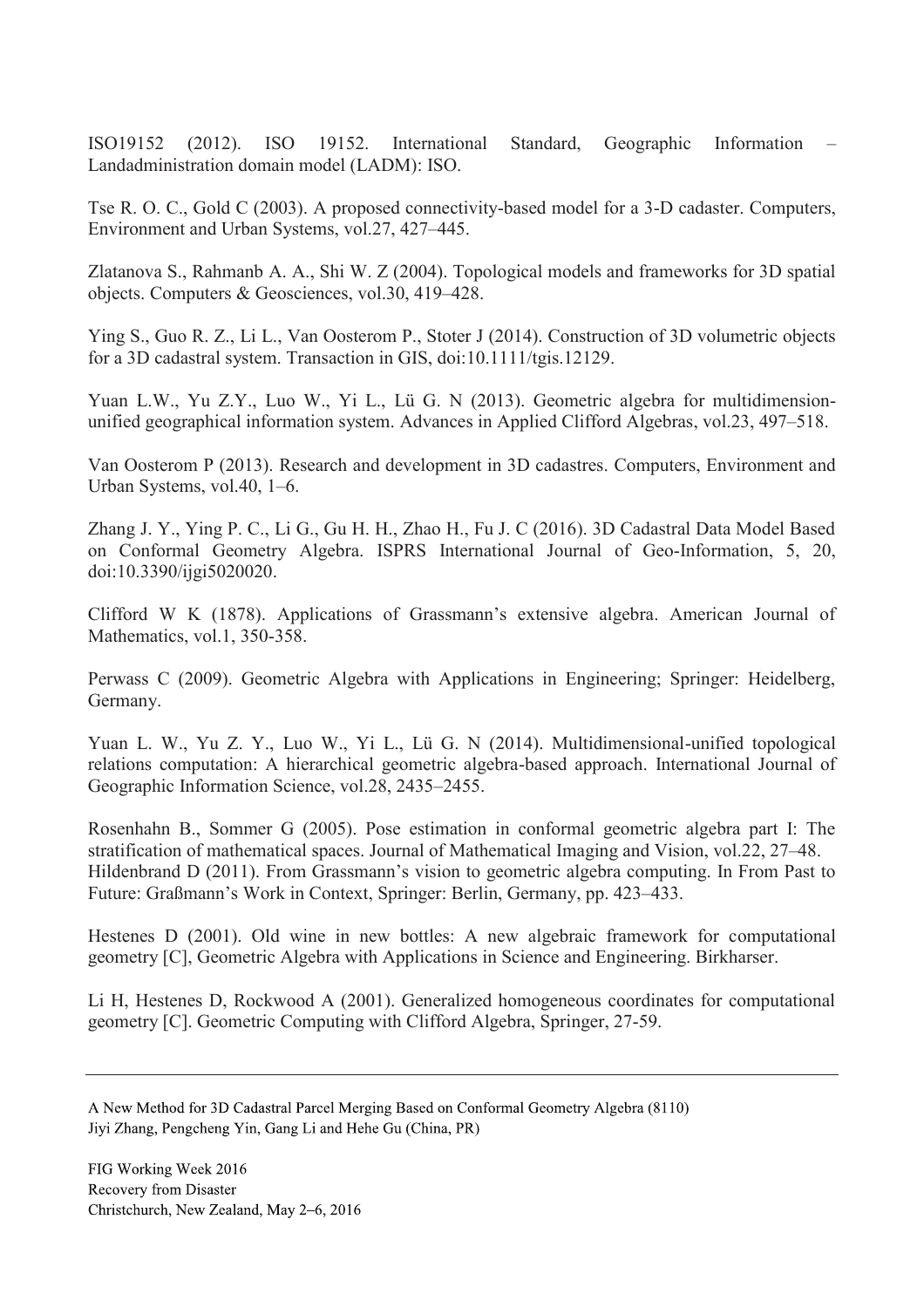Li H (2008). Invariant Algebras and Geometric Reasoning [M]. Singapore: World Scientific.

Cameron J, Lasenby J (2005). Oriented conformal geometric algebra [C], Proceeding of ICCA7, Toulouse, France.

Wareham R, Cameron J, Lasenby J (2005). Applications of conformal geometric algebra in computer vision and graphics [J]. Lecture Notes in Computer Science, 3519:329-349.

Hestenes D (2002). New Foundations for Classical Mechanics. Dordrecht, Kluwer.

Yuan L. W., Yu Z. Y., Chen S. F., Luo W., Wang Y J., Lü G. N. (2010). CAUSTA: Clifford algebra based unified spatio-Temporal analysis. Transactions in GIS, 14(s1), 59-83.

Yu Z. Y., Luo W., Hu Y., Yuan L. W, Zhu A. X., Lü G. N. (2015). Change detection for 3D vector data: a CGA-based Delaunay–TIN intersection approach. International Journal of Geographical Information Science, DOI: 10.1080/13658816.2015.1077963

Yuan L. W., Yu Z. Y., Luo W., Zhang J. Y., Hu Y. (2014). Clifford algebra method for network expression, computation, and algorithm construction [J]. Mathematical Methods in the Applied Sciences, 37(10):1428–1435.

Hu Y., Luo W., Yu Z. Y., Yuan L. W., Lü G. N. (2015). Geometric Algebra-based Modeling and Analysis for Multi-layer, Multi-temporal Geographic Data [J]. Advances in Applied Clifford Algebras, 1-18.

Yuan L. W., Yu Z. Y., Luo W., Yi L., Lü G. N. (2013). Geometric Algebra for Multidimension-Unified Geographical Information System [J]. Advances in Applied Clifford Algebras, 23(2):497- 518.

Jaap S (2003). Geometric Algebra Primer. http://www.jaapsuter.com/geometric-algebra.pdf.

# **BIOGRAPHICAL NOTES**

**Jiyi ZHANG** is a doctor candidate at School of Environmental Science and Spatial Informatics, China University of Mining and Technology. His current interests include 3D cadastre, three dimensional modeling and geometric algebra study.

**Pengcheng YIN** received his PhD in Cartography and Geographic Information Engineering from China University of Mining and Technology in 2012. He is the director of Fundamental Surveying Center in Bureau of Land and Resources of Xuzhou. He mainly works on cadastral survey, digital cadastre and real estate management.

**Gang LI** is a professor at School of Environmental Science and Spatial Informatics, China University of Mining and Technology. He is also the director of Bureau of Land and Resources of Xuzhou. He is the

A New Method for 3D Cadastral Parcel Merging Based on Conformal Geometry Algebra (8110) Jiyi Zhang, Pengcheng Yin, Gang Li and Hehe Gu (China, PR)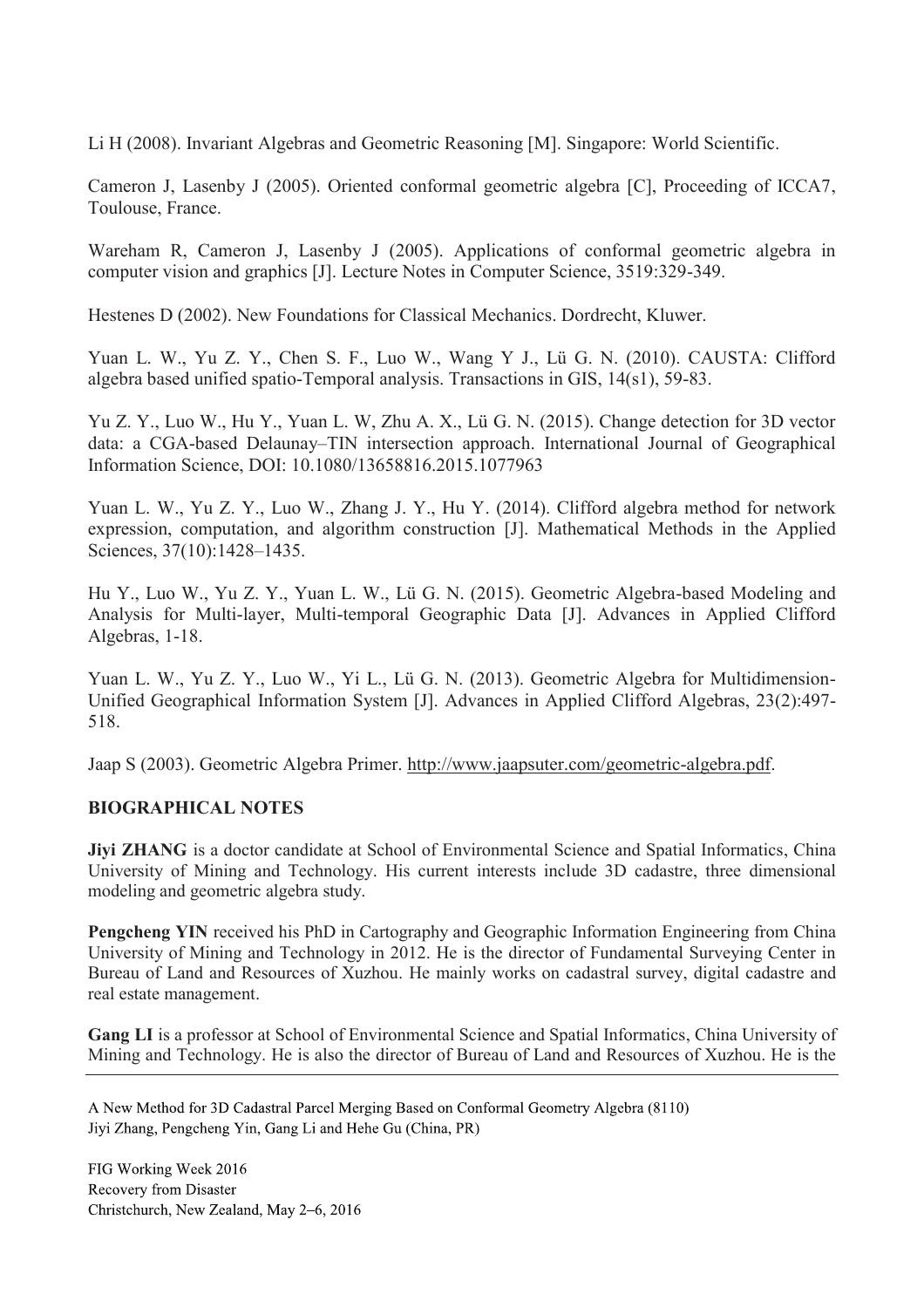member of Professional Committee of Measuring Instrument in China Institute of Surveying and mapping.He works on cartography and GIS for many years. His current interests include 3D cadastre, land resources management, real estate register and rural urbanization.

**Zhaoyuan YU** received the BS degree in geography science, and PhD degrees in GIS and cartography from Nanjing Normal University, China, in 2005 and 2010, respectively. He is currently an associate professor in the Geography Department at Nanjing Normal University, China. His research interests include high-dimensional geophysical signal processing and geographical information system.

**Di HU** is currently a lecturer in the the Geography Department at Nanjing Normal University, China. He received his BS degree in geographical information system in Northeast Normal University in 2007 and PhD degrees in GIS and cartography from Nanjing Normal University in 2012. His current interests include land historical GIS and geographical environmental modeling.

**Yongyi ZANG** is the deputy director of Bureau of Land and Resources of Xinyi County. His current interests include land resources management, land use planning and real estate register.

### **CONTACTS**

Jiyi Zhang China University of Mining and Technology School of Environmental Science and Spatial Informatics No1, Daxue Road Xuzhou, Jiangsu Province CHINA  $Tel: + 86-516-8359-1333$ Fax: + 86-516-8359-1333 E-mail: cumtzjy@cumt.edu.cn

Pengcheng Yin Bureau of Land and Resources of Xuzhou No7, Jingbo West Road Xuzhou, Jiangsu Province **CHINA** Tel.: + 86-516-8580-3960 E-mail: cumtyinpc@163.com

Gang Li China University of Mining and Technology School of Environmental Science and Spatial Informatics No1, Daxue Road Xuzhou, Jiangsu Province CHINA Tel.: +86-136-0520-5938

A New Method for 3D Cadastral Parcel Merging Based on Conformal Geometry Algebra (8110) Jiyi Zhang, Pengcheng Yin, Gang Li and Hehe Gu (China, PR)